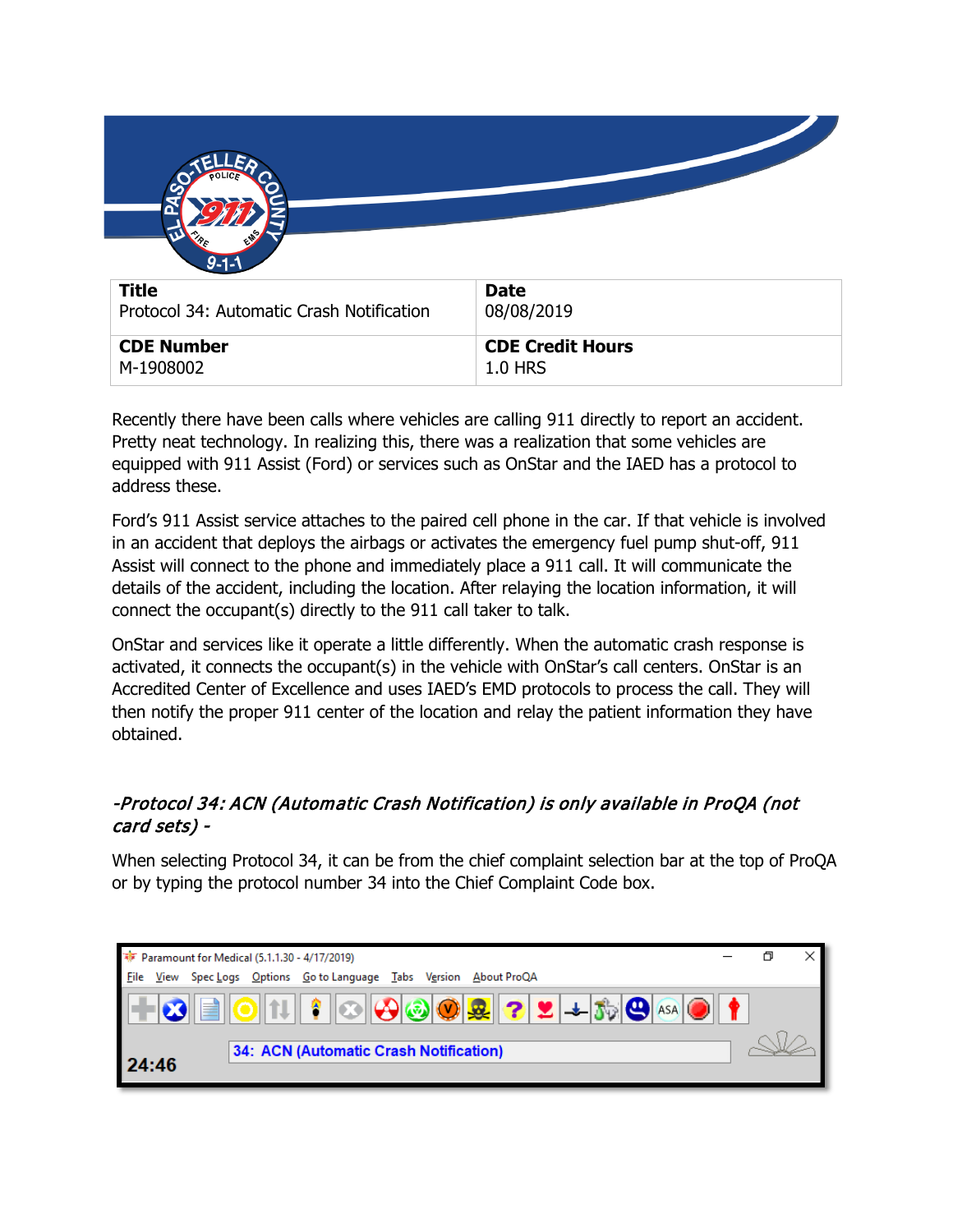

If the Chief Complaint Selection bar is used, it will bring up a list of sub chief complaints:

| <b>Chief Complaint Code?</b> | $\parallel$ 34                            |  |
|------------------------------|-------------------------------------------|--|
|                              | <b>ACN (Automatic Crash Notification)</b> |  |
|                              | Airbag                                    |  |
|                              | <b>Button push</b>                        |  |
|                              | Other automatic sensor                    |  |
|                              |                                           |  |
|                              |                                           |  |

Choose the one most appropriate with the information given during tell me exactly what happened. If no sub chief complaint is selected, the first key question will be a self-answer blue is for you question. Select the one that is most appropriate for the situation:

| <b>RE</b> Paramount for Medical (5.1.1.30 - 4/17/2019)                                                                                                                                                                                                                                                                                                                                                                                                                                                                               |                                        |                       |            |   | П       | × |
|--------------------------------------------------------------------------------------------------------------------------------------------------------------------------------------------------------------------------------------------------------------------------------------------------------------------------------------------------------------------------------------------------------------------------------------------------------------------------------------------------------------------------------------|----------------------------------------|-----------------------|------------|---|---------|---|
| View Spec Logs Options Go to Language Tabs Version About ProQA<br>File                                                                                                                                                                                                                                                                                                                                                                                                                                                               |                                        |                       |            |   |         |   |
| $\textcolor{blue}{\text{O}\textcolor{blue}{\text{  }}\text{O}\textcolor{blue}{\text{  }}\text{O}\textcolor{blue}{\text{  }}\text{O}\textcolor{blue}{\text{  }}\text{O}\textcolor{blue}{\text{  }}\text{O}\textcolor{blue}{\text{  }}\text{O}\textcolor{blue}{\text{  }}\text{O}\textcolor{blue}{\text{  }}\text{O}\textcolor{blue}{\text{  }}\text{O}\textcolor{blue}{\text{  }}\text{O}\textcolor{blue}{\text{  }}\text{O}\textcolor{blue}{\text{  }}\text{O}\textcolor{blue}{\text{  }}\text{O}\textcolor{blue}{\text{  }}\text{O$ |                                        |                       |            |   |         |   |
| 53:51                                                                                                                                                                                                                                                                                                                                                                                                                                                                                                                                | 34: ACN (Automatic Crash Notification) |                       |            |   |         |   |
| Entry                                                                                                                                                                                                                                                                                                                                                                                                                                                                                                                                | KQ                                     | <b>PDI/CEI</b>        | <b>DLS</b> |   | Summary |   |
|                                                                                                                                                                                                                                                                                                                                                                                                                                                                                                                                      |                                        | G                     |            | Э |         |   |
| automatic sensor notification?                                                                                                                                                                                                                                                                                                                                                                                                                                                                                                       | Ø Button push, airbag deploy, or other | Airbag<br>Button push |            |   |         |   |

Normally if this is coming through an agency such as OnStar, they will give information on if they have had voice contact inside the vehicle. Be sure to look through all choices and select the one most appropriate. If the caller is saying there is no voice contact, but they can hear moaning or someone crying for help, these are considered critical noises heard.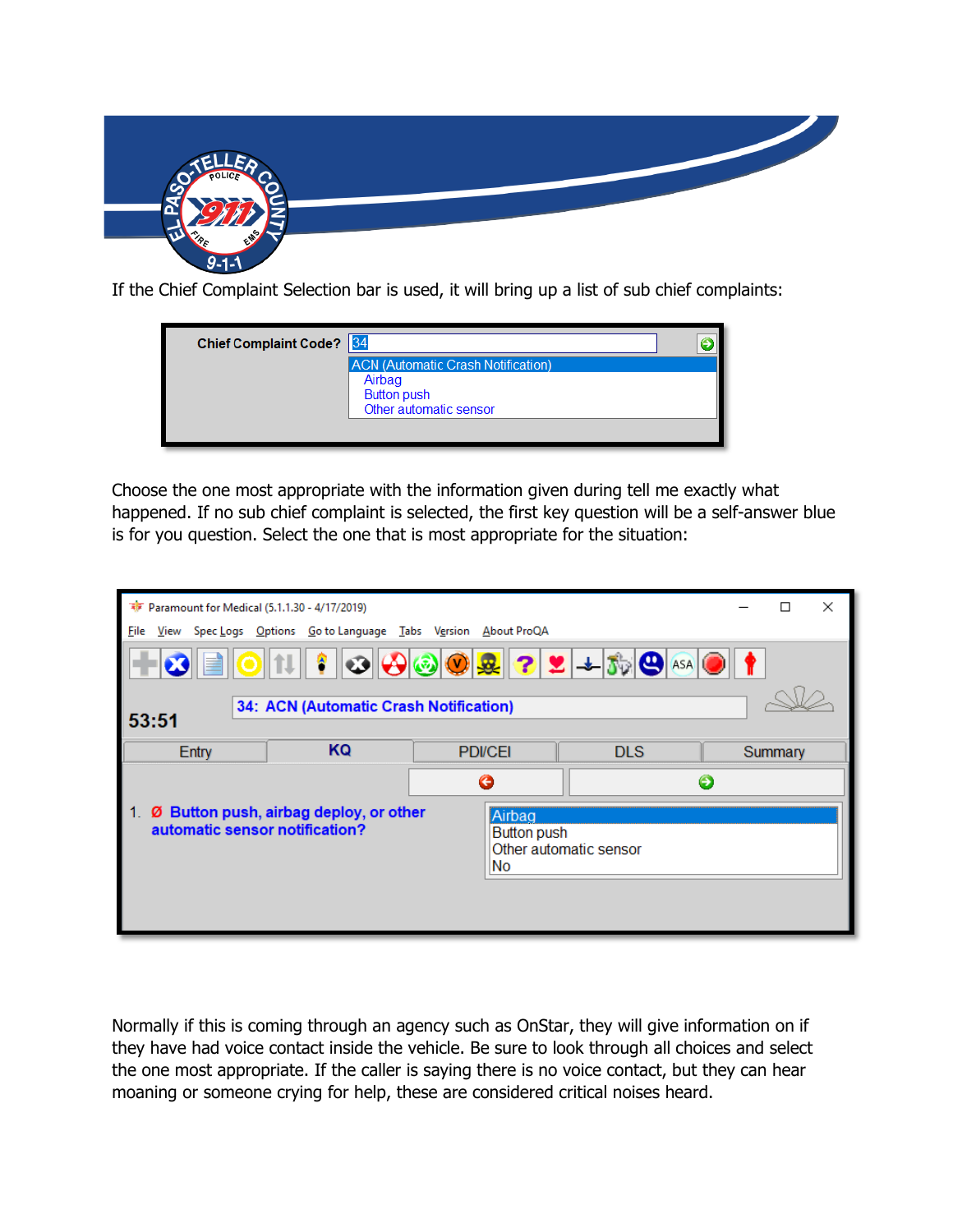

The next few protocol questions are there to get further information for what responders are looking for:

| के Paramount for Medical (5.1.1.30 - 4/17/2019) |                                        |                                                                                                                                                                 |                                                                                                                                                                                          | □<br>$\times$       |          |
|-------------------------------------------------|----------------------------------------|-----------------------------------------------------------------------------------------------------------------------------------------------------------------|------------------------------------------------------------------------------------------------------------------------------------------------------------------------------------------|---------------------|----------|
|                                                 |                                        | File View Spec Logs Options Go to Language Tabs Version About ProQA                                                                                             |                                                                                                                                                                                          |                     |          |
|                                                 |                                        | 2<br>$\mathsf{(V)}$<br>砀                                                                                                                                        | $2 + 3$ $\Theta$ ASA                                                                                                                                                                     |                     |          |
| n/a                                             | 34: ACN (Automatic Crash Notification) |                                                                                                                                                                 |                                                                                                                                                                                          |                     |          |
| Entry                                           | KQ                                     | <b>PDI/CEI</b>                                                                                                                                                  | <b>DLS</b>                                                                                                                                                                               | Summary             |          |
|                                                 |                                        | G                                                                                                                                                               |                                                                                                                                                                                          | €                   |          |
|                                                 | 2. Ø Voice contact inside the vehicle? | Yes<br>No contact at all                                                                                                                                        | No (normal voices heard outside of vehicle)<br>No (critical noises heard)                                                                                                                |                     |          |
| 飢<br>$\boldsymbol{\Theta}$                      |                                        | $ \mathbf{P}  \mathbf{O}  \mathbf{O}  \mathbf{O}  \mathbf{O}  \mathbf{R}  \mathbf{P}  \mathbf{P}  \mathbf{A}  \mathbf{O}  \mathbf{A}  \mathbf{O}  \mathbf{A}  $ |                                                                                                                                                                                          |                     |          |
| $n/a$ :04:3                                     | 34: ACN (Automatic Crash Notification) |                                                                                                                                                                 | $34 - B - 4$                                                                                                                                                                             |                     |          |
| Entry                                           | KQ<br><b>PDI/CEI</b>                   | <b>DLS</b>                                                                                                                                                      | Summary                                                                                                                                                                                  |                     |          |
|                                                 | ◶                                      |                                                                                                                                                                 | ◉                                                                                                                                                                                        |                     |          |
| 3. How many vehicles are involved?              |                                        | One<br>Two<br>More than two (enter number):<br><b>Unknown</b>                                                                                                   |                                                                                                                                                                                          |                     |          |
|                                                 | 2:29:09                                | ۴<br>$\bullet$<br>34: ACN (Automatic Crash Notification)                                                                                                        | $\textcolor{blue}{\text{O}}\textcolor{blue}{\text{O}}\textcolor{blue}{\text{O}}\textcolor{blue}{\text{O}}\textcolor{blue}{\text{O}}\textcolor{blue}{\text{O}}\textcolor{blue}{\text{O}}$ | $22+50$ as $0$      |          |
|                                                 |                                        |                                                                                                                                                                 |                                                                                                                                                                                          |                     | $34-D-4$ |
|                                                 | Entry                                  | KQ                                                                                                                                                              | <b>PDI/CEI</b>                                                                                                                                                                           | <b>DLS</b>          | Summary  |
|                                                 |                                        |                                                                                                                                                                 | €                                                                                                                                                                                        | $\ddot{\mathbf{O}}$ |          |
|                                                 |                                        | 4. I need to get the vehicle description.                                                                                                                       | Vehicle description:                                                                                                                                                                     |                     |          |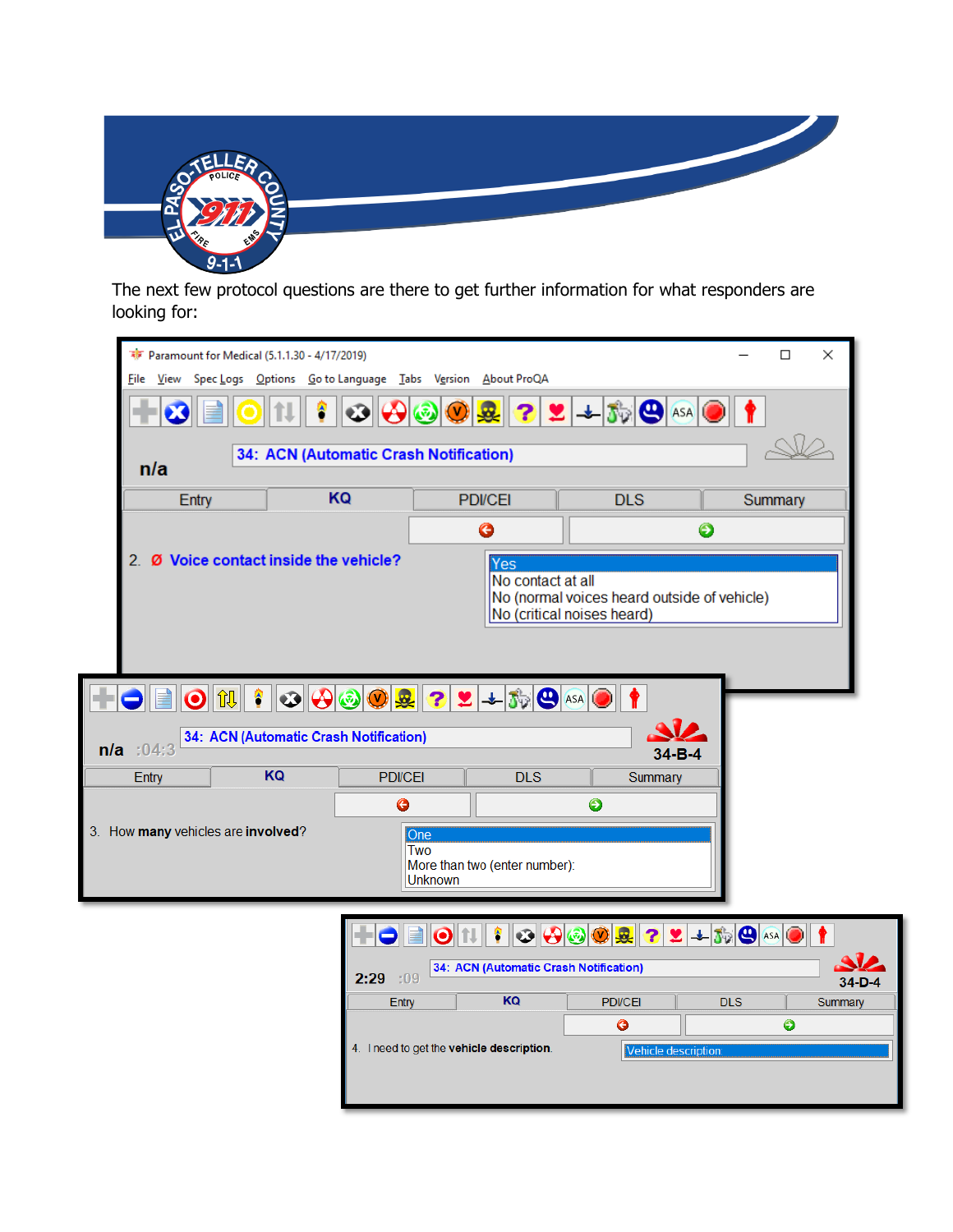

The vehicle description box pops up for call takers to freely type the information given to them:

| Comment                     | $\mathbf x$                 |
|-----------------------------|-----------------------------|
| -Vehicle description:-      |                             |
|                             | ٨<br>v                      |
| -History:-                  |                             |
| Skipped by user             | $\mathcal{O}_1$             |
|                             | $\mathcal{N}_{\mathcal{A}}$ |
| X Cancel<br>$\checkmark$ QK |                             |

If this came in through an agency similar to OnStar, protocol will ask for the incident number. Obtaining this helps should the call taker need to call back to get further information or if updates are needed. It will help to get the information quicker.

| $\ \textcolor{blue}{\bullet}\ \textcolor{red}{\textbf{1}}\  \textcolor{red}{\textbf{\textcolor{blue}{}}}\ \textcolor{blue}{\bullet}\ \textcolor{blue}{\textbf{1}}\textcolor{blue}{\textbf{1}}\ \textcolor{blue}{\textbf{\textcolor{blue}{}}}\ \textcolor{blue}{\textbf{1}}\textcolor{blue}{\textbf{1}}\ \textcolor{blue}{\textbf{1}}\textcolor{blue}{\textbf{1}}\ \textcolor{blue}{\textbf{1}}\textcolor{blue}{\textbf{1}}\ \textcolor{blue}{\textbf{1}}\textcolor{blue}{\textbf{1}}\ \textcolor{blue}{\textbf{1}}\textcolor{blue}{\textbf{1}}\ \textcolor$<br>IOIEI |                                        |                  |            |          |  |
|----------------------------------------------------------------------------------------------------------------------------------------------------------------------------------------------------------------------------------------------------------------------------------------------------------------------------------------------------------------------------------------------------------------------------------------------------------------------------------------------------------------------------------------------------------------------|----------------------------------------|------------------|------------|----------|--|
| 3:44<br>:09                                                                                                                                                                                                                                                                                                                                                                                                                                                                                                                                                          | 34: ACN (Automatic Crash Notification) |                  |            | $34-D-4$ |  |
| <b>Entry</b>                                                                                                                                                                                                                                                                                                                                                                                                                                                                                                                                                         | KQ                                     | <b>PDI/CEI</b>   | <b>DLS</b> | Summary  |  |
|                                                                                                                                                                                                                                                                                                                                                                                                                                                                                                                                                                      | G<br>Θ                                 |                  |            |          |  |
| What's the <b>incident number</b> ?<br>5.                                                                                                                                                                                                                                                                                                                                                                                                                                                                                                                            |                                        | Incident number: |            |          |  |
|                                                                                                                                                                                                                                                                                                                                                                                                                                                                                                                                                                      |                                        |                  |            |          |  |
|                                                                                                                                                                                                                                                                                                                                                                                                                                                                                                                                                                      |                                        |                  |            |          |  |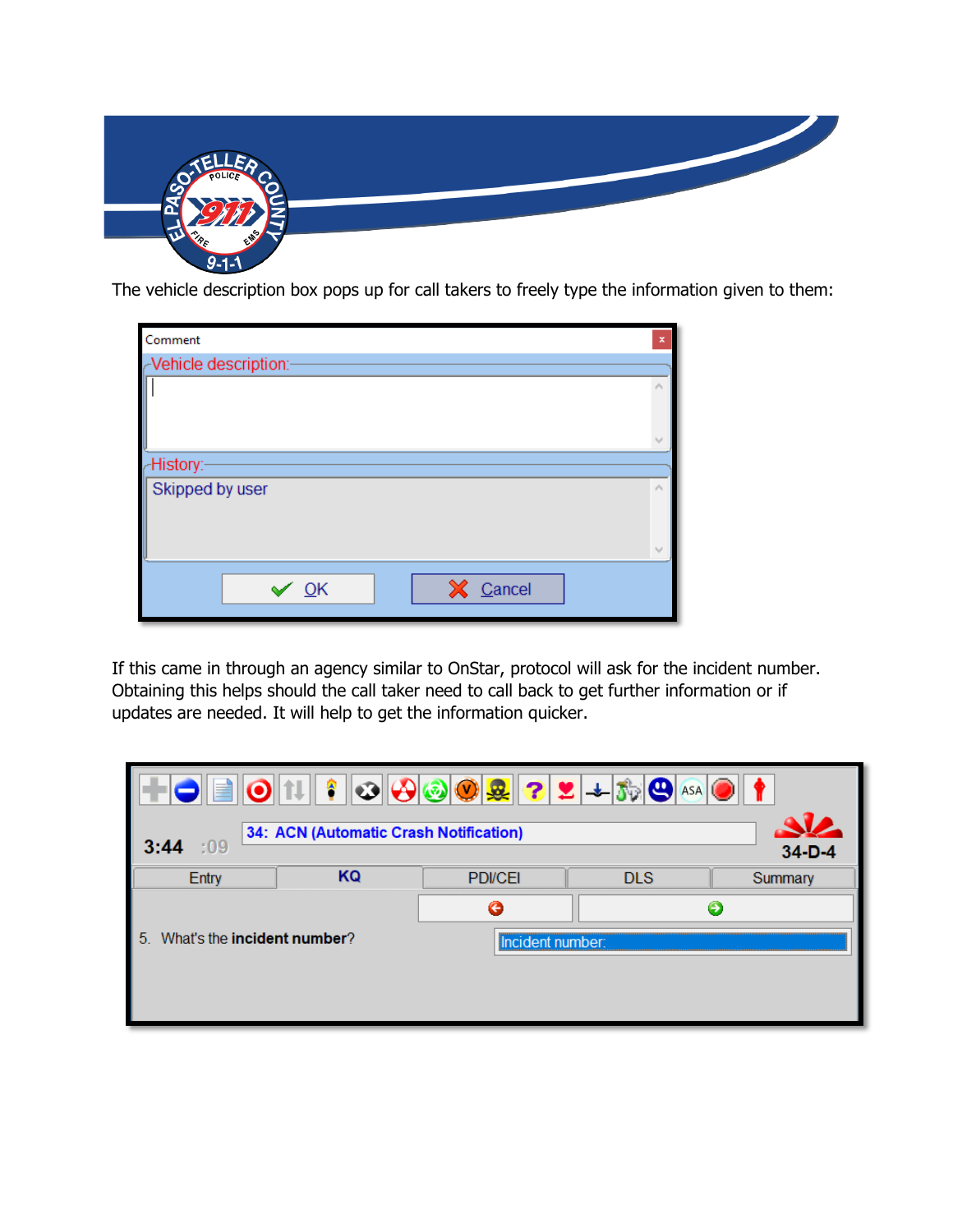| $\mathbf{v}$      |                                        |                                                                           |            |              |
|-------------------|----------------------------------------|---------------------------------------------------------------------------|------------|--------------|
| PF<br>$9 - 1 - 1$ |                                        |                                                                           |            |              |
|                   | ۴<br>$\odot$                           | $\bigcirc \circ \bigcirc \mathcal{Q} \mid \mathcal{R} \mid 2 \mid 2 \mid$ | $\bm{\Xi}$ |              |
|                   | 34: ACN (Automatic Crash Notification) |                                                                           |            | $34-D-4$     |
| 4:23 :09<br>Entry | KQ                                     | <b>PDI/CEI</b><br>$\bullet$                                               | <b>DLS</b> | Summary<br>€ |

Protocol 34 should only be used for traffic related issues. This is addressed in the additional information (Rule 4). OnStar's call center handles more than just traffic accidents, their service can be activated by the push of a button for medical emergencies and other services they offer. OnStar will still process these types of calls through protocols and provide patient care instructions while relaying information to the 911 center. These calls should be processed through the protocol that best addresses the patient's primary medical complaint. Normally OnStar will already have a final coding to give you. Agencies within our system can take the final coding and basic information from these types of companies and not process them through ProQA.

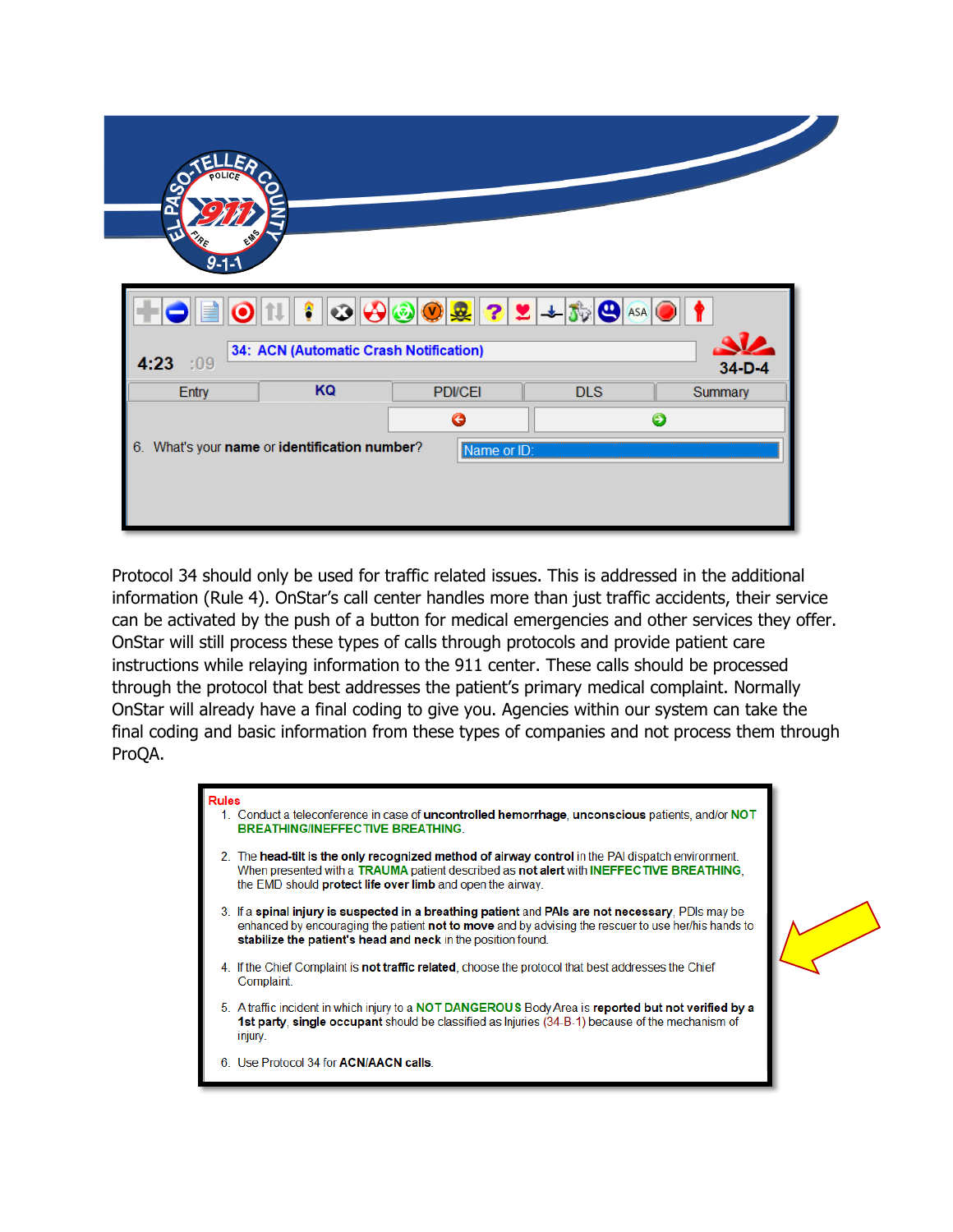

Once key questions are completed, there are PDIs:

| Paramount for Medical (5.1.1.30 - 4/17/2019)<br>File                                                                                | View Spec Logs Options Go to Language Tabs Version About ProQA |                 |        | ×<br>□                |                                   |
|-------------------------------------------------------------------------------------------------------------------------------------|----------------------------------------------------------------|-----------------|--------|-----------------------|-----------------------------------|
|                                                                                                                                     |                                                                | $\bigcirc$<br>网 |        | $2 2 $ + $50$ $\circ$ |                                   |
| 20:53 :09                                                                                                                           | 34: ACN (Automatic Crash Notification)                         |                 |        |                       |                                   |
| Entry                                                                                                                               | <b>KQ</b>                                                      | <b>PDI/CEI</b>  |        | <b>DLS</b>            | Summary                           |
| Post-Dispatch Instructions                                                                                                          | Additional Information                                         |                 |        |                       |                                   |
| (Direct to occupants)                                                                                                               |                                                                |                 |        | <b>DLS Links</b>      |                                   |
| a. I'm sending help now.                                                                                                            |                                                                |                 |        |                       | X-Card                            |
| <b>b.</b> Do not move any patients unless they are in danger, and<br>do not splint any injuries.                                    |                                                                |                 | a      |                       | Danger - Leave Now                |
|                                                                                                                                     |                                                                |                 | b      |                       | Danger - HAZMAT                   |
| c.                                                                                                                                  | For your safety, stay out of approaching traffic.              |                 | c      |                       | <b>INEFF BR &amp; Unconscious</b> |
| (Relay via TSP)<br>Tell them we are sending help now.                                                                               |                                                                |                 | d      |                       | Control Bleeding (external)       |
| e. Tell them not to move any patients unless they are in<br>danger, and not to splint any injuries.                                 |                                                                |                 | e<br>f |                       |                                   |
| f.                                                                                                                                  | Tell them for their safety to stay out of approaching traffic. |                 | g      |                       |                                   |
| (TSP only)                                                                                                                          |                                                                |                 |        |                       |                                   |
| g. Do you have any updated information to add?                                                                                      |                                                                |                 |        |                       |                                   |
| <b>Critical EMD Information</b><br>Conduct a teleconference in case of uncontrolled<br>hemorrhage, unconscious patients, and/or NOT | <b>BREATHING/INEFFECTIVE BREATHING</b>                         |                 |        |                       |                                   |
|                                                                                                                                     |                                                                |                 | ≉      |                       |                                   |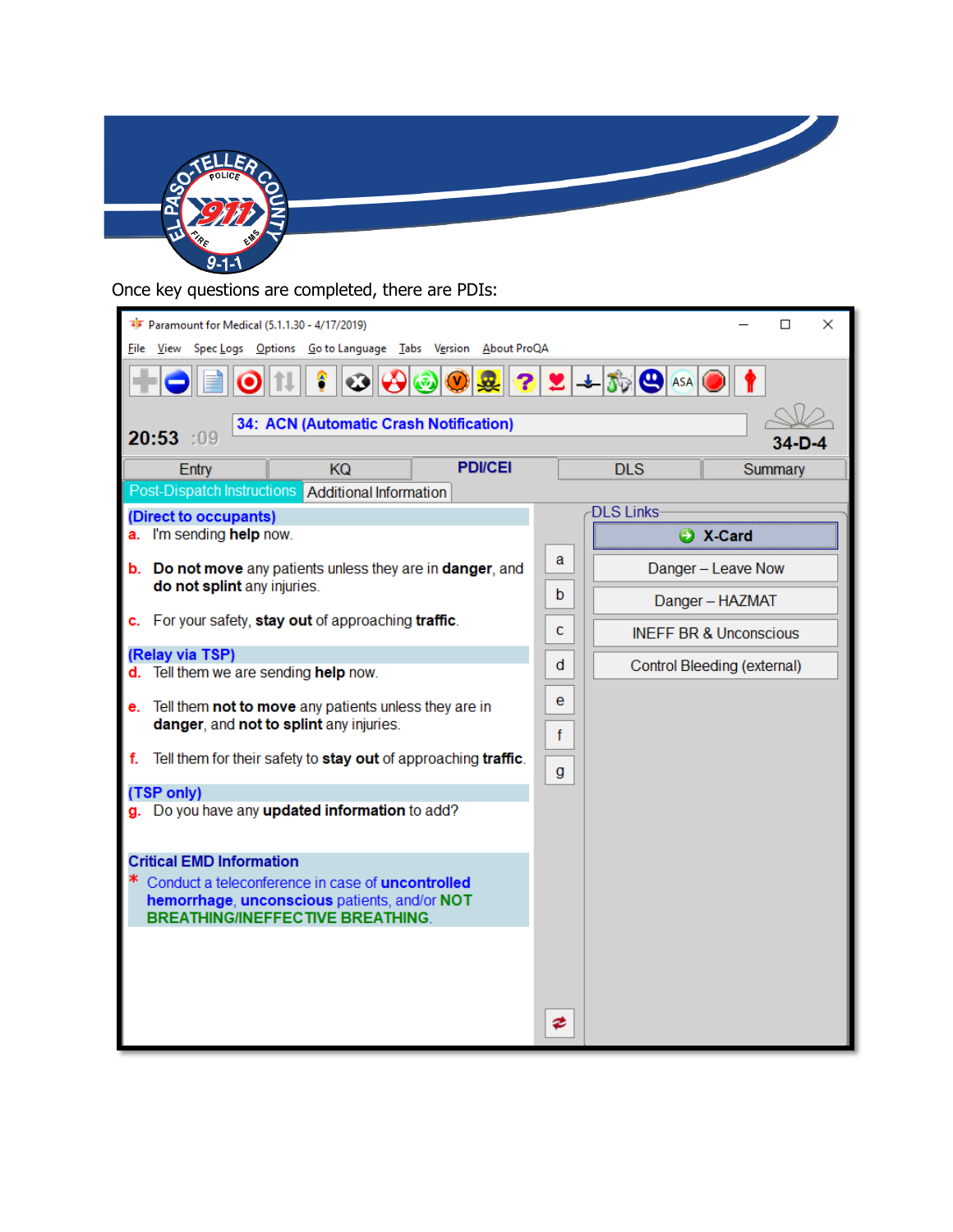

- Direct to occupants is used if the call-taker is in direct contact with the occupant(s) in the vehicle.
- Relay via TSP is used if the agency calling in does not use IAED protocols and they are in contact with the occupant(s) of the vehicle.
- TSP only is used if the agency calling has no voice contact with anyone in the car and can't hear anything

(TSP=Telematic Service Provider)

Be sure to follow the correct DLS link and give any applicable PDIs to the caller.